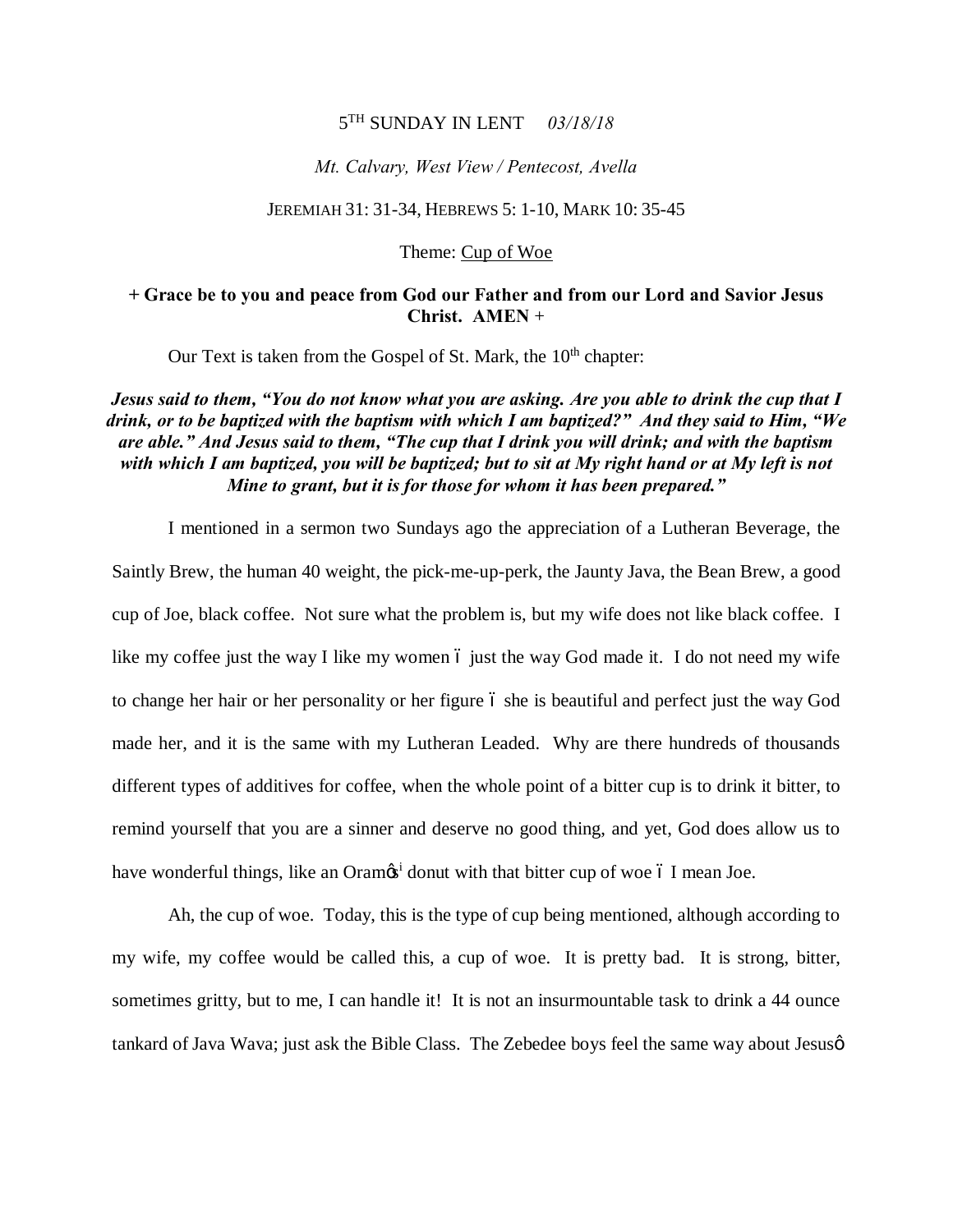cup of woe. *Jesus said to them, "Are you able to drink the cup that I drink, or to be baptized with the baptism with which I am baptized?" And they said to Him, "We are able."*

Yes, they believe they are able to drink that drink, for, as Jesus tells them,  $\delta$ *You do not know what you are asking*. $\ddot{o}$  And He is most certainly right. After all, who among us really understands what it takes to appease the Father from the wrath He has against sin? Last week, we were witnesses to the grumbling of the Israelites that were truly ungrateful for the manna that God had sent for them to survive in the wilderness wondering. They only had to wait a little longer before entering into the land flowing with milk and honey. Yet, they complained because their sin was great against God, refusing to accept the grace of God found in the manna. They could not endure this little cup of suffering, and yet the Zebedee boys think they can handle Jesus of cup of woe, which holds the entire wrath of the Father against all sins for all time?!

Let me put it another way. If you were told to eat hot dogs and drink water for a month but then you would be allowed to eat steak and potatoes and corn on the cob and Dutch Apple pie and everything else you love to eat, *and* get to wash it all down with your favorite beverage of choice, yes even a big cup of Irish Joe, for the rest of your earthly life, would you do it? I know someone who couldng, but I know I could, because the end would be worth it.

This is what the Sons of Zebedee are thinking. They see the end of this ministry of Jesus as a way to be the top of the top, the elite of the elite. After all, they are the top 12 of all those other believers that have been following Jesus around, and as a band of brothers, that have been zealous for Jesus more than any of the others, with the possible exception of Peter, but he was called Satan, remember; and there are two of them, so it would be *natural* for Jesus to pick them to sit at His right and left. They are even gracious enough to let Jesus pick who sits where, as long as it is one of them on His immediate right or left.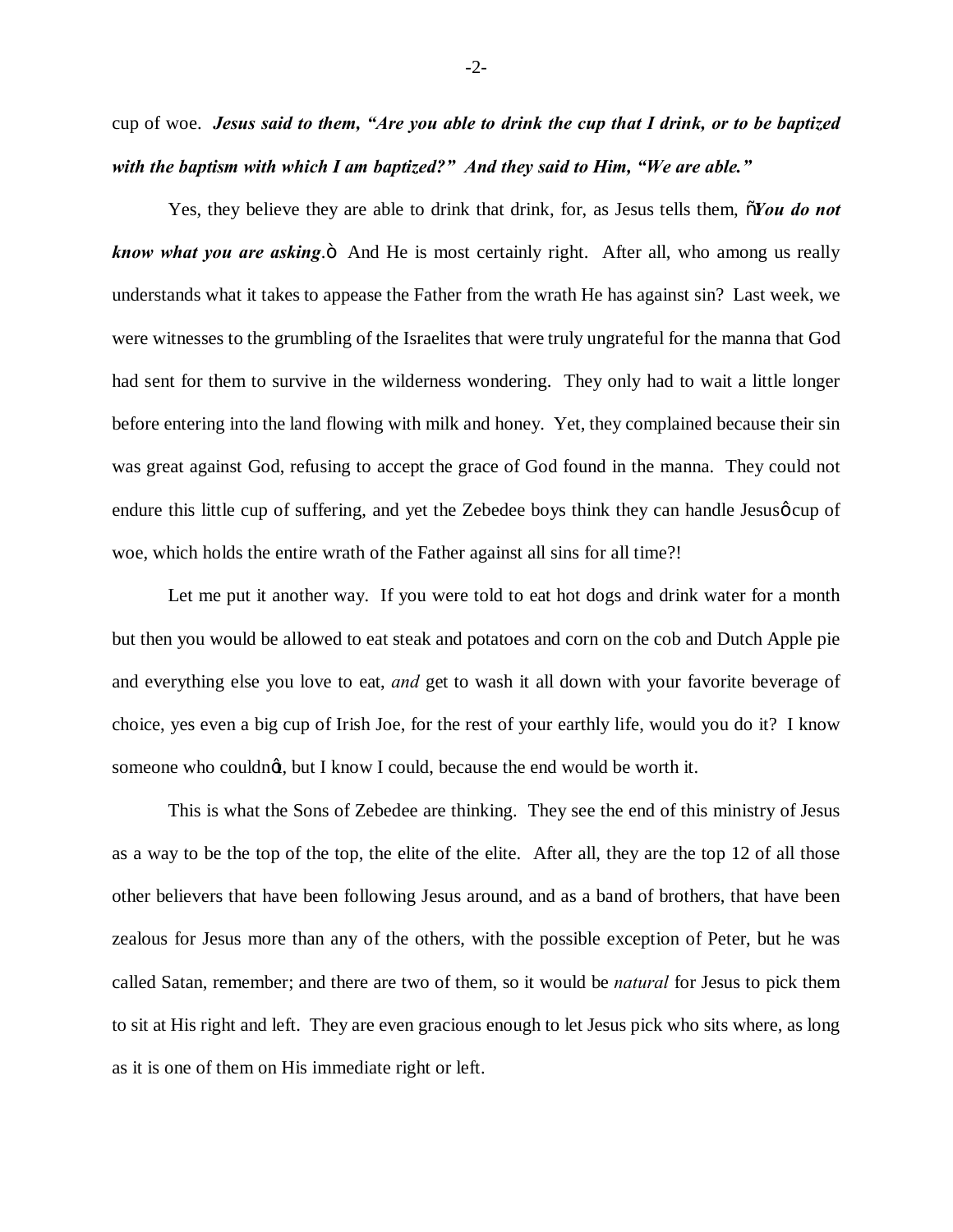What they failed to remember is why Jesus came in the first place. He did not come to establish His throne here on earth 6 this is what the pre-dispensationalists and postdispensationalists have to deal with. Jesus came to die for sins, and to be the final sacrifice for all sins. To bring faith about, Jesus came to tell people that there is a world where God will bring them by faith alone. Just as the Israelites were wondering in the dessert waiting for the promised land, this was not their final resting place. Egypt was not to be their home. The Father wanted to bring them to their new home promised in their covenant, the land flowing with milk and honey. It is the same now. We are but strangers here on earth. The Father in Heaven wants to bring His children from this vale of tears to Himself in heaven; to paradise Jesus said to the malefactor on the cross. This is the New Covenant, in the hearts of every believer, that no longer will we have to tell other believers  $\tilde{\alpha}$ know the Lord, $\ddot{\alpha}$  for we will all know Him as The One Who brings us to the New heavens and the New earth, by faith alone. This old place will pass away with all its sins and decay. We await the new heaven where the faithful reside when Christ comes to bring you to paradise.

Since James and John were still thinking earthly things concerning Jesus oministry, of course they could drink the cup and endure the baptism and earn their seats near God. As it turns out, they did indeed have a new baptism and drink from the bitter cup of suffering but not for salvation. Only Jesus can and does drink from that cup, but to suffer for the faith, that others might know Christ Jesus and His dying on the cross for salvation? That they did do, as all the disciples did.

That is where we are my friends. You and I know the Lord, and we know where to find Yes, Jesus came to serve, but know that Him. He is in the Word that we hear given to us from the lectern and the bulletin; He is in the Water and the Word of our Baptism, and every baptism that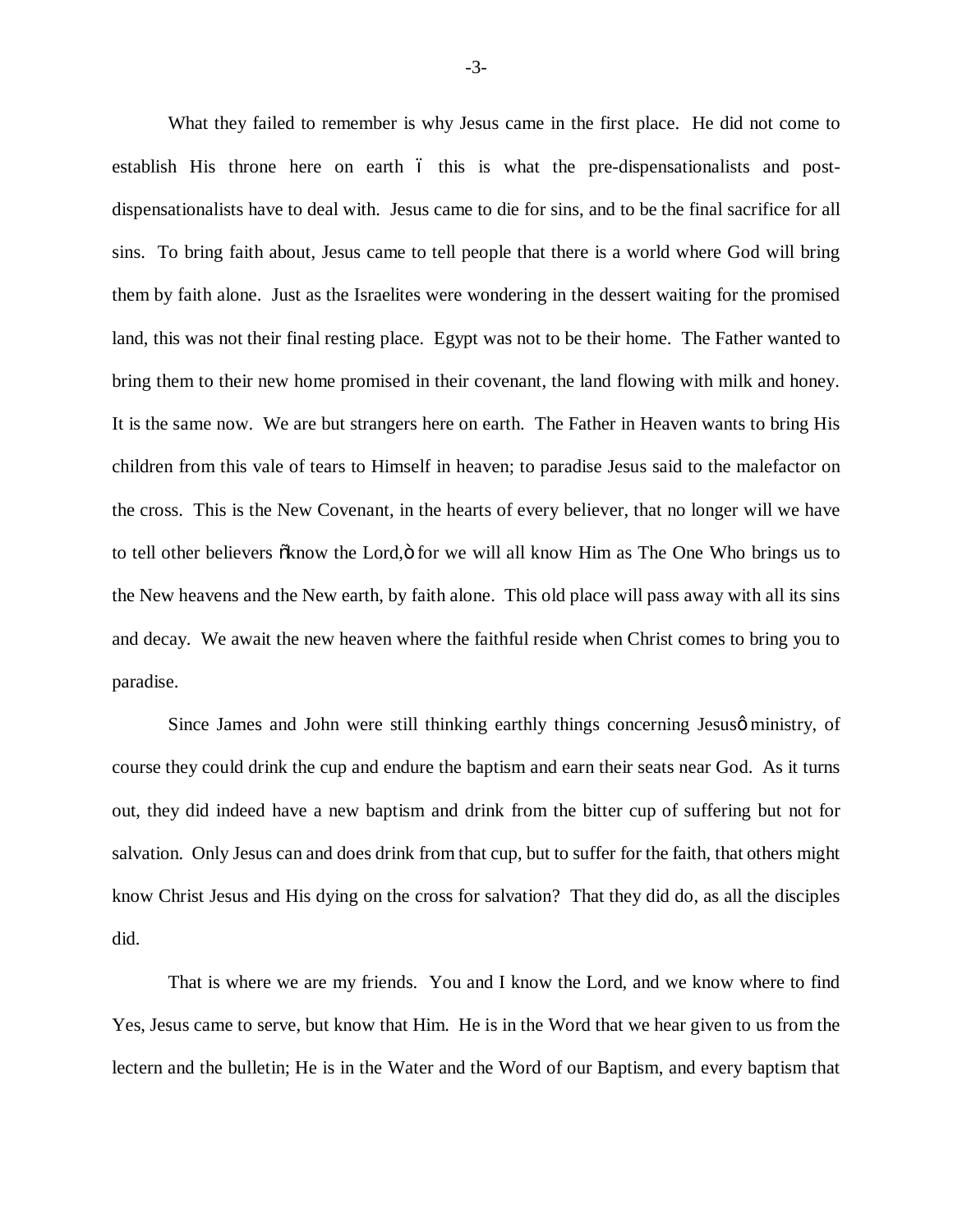is made with the Words of our Lord, making children believers in the One True Faith; He is in the forms of bread and wine for us to eat and to drink so that we might receive forgiveness of sins and eternal life through the forgiveness of all sins. We who know the Lord understand the forgiveness He has earned through His death upon the cross. although we will never understand the agony, the pain, the full price of what it takes to appease the Father from the wrath He has against sin, we do understand the forgiveness. Hence the prayer,  $\tilde{\sigma}$ Forgive us our trespasses as we forgive those who trespass against us. $\ddot{o}$  We who have been forgiven by the most High Priest, Christ Himself, certainly can forgive our neighbor, in order that they too can receive the forgiveness of sins and eternal life by faith in Christ alone.

*In the days of his flesh, Jesus offered up prayers and supplications, with loud cries and tears, to Him who was able to save Him from death, and He was heard for His godly fear. This* is how you and I can share the faith of Him Who died, by offering up our own prayers and supplications on behalf of our fellow creation to have peace and comfort in God& Holy Word.

We, too may have to suffer a little while as we endure here on earth, but the new heaven and the new earth are so incredible, so wonderful, it makes our wondering upon this earth worth all the suffering and tears on Christ<sub>of</sub> behalf. Not only this, but others might see our faith in the midst of trials and might see and believe the Gospel because of your great faith. To have comfort and peace in knowing that Jesus was obedient *through what He suffered; and being made perfect He* IS *the source of eternal salvation to all who obey Him*. Certainly you have the faith that trust in Him above all things, *so* share what you know to those who do not understand, that they may have a comfort that surpasses all understanding in Christ Jesus our Lord. In His most Holy Name. **AMEN**.

## + AND NOW MAY THE PEACE OF GOD WHICH SURPASSES ALL UNDERSTANDING KEEP YOUR HEARTS AND MINDS IN UNION WITH CHRIST JESUS. AMEN+

-4-